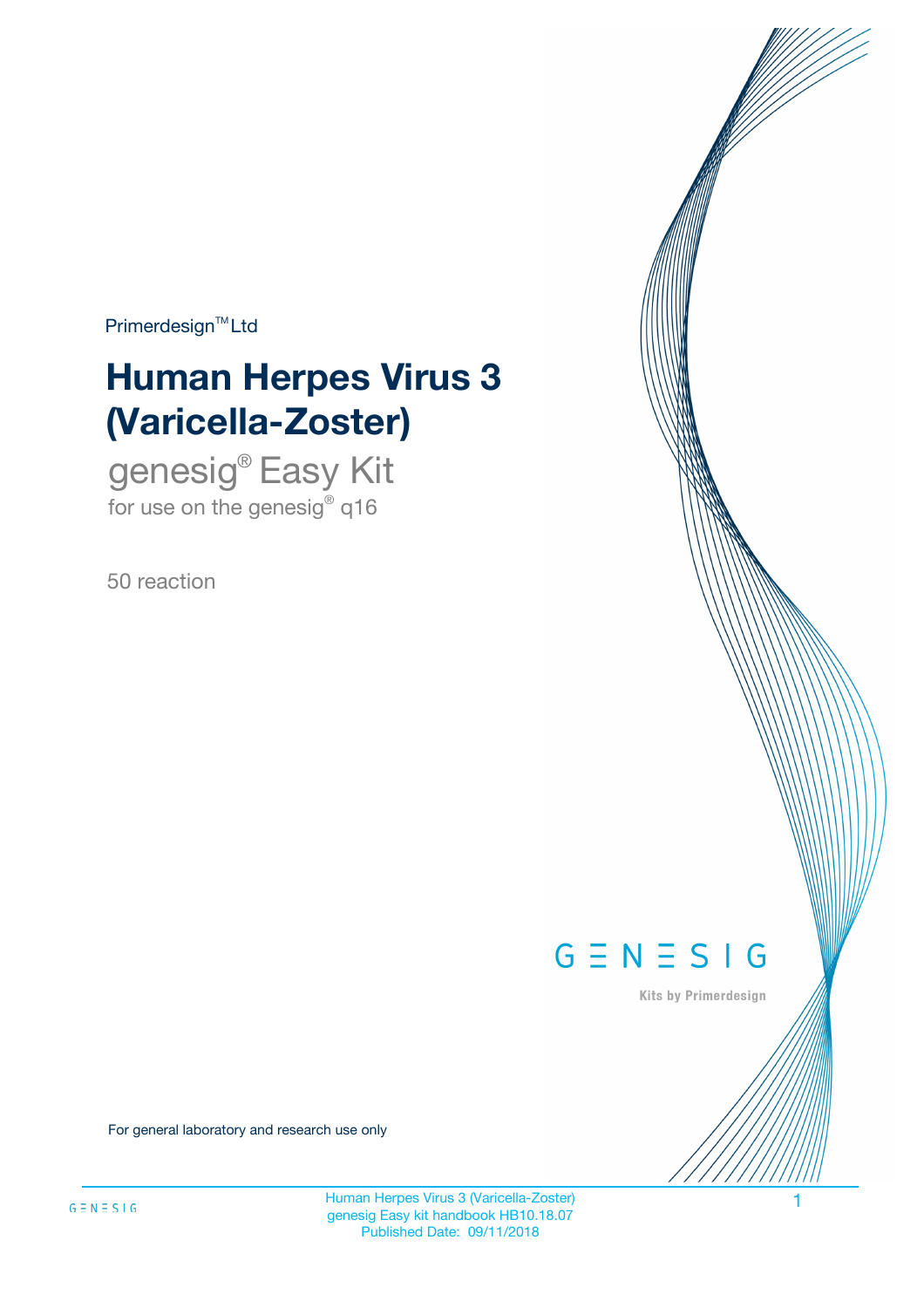## genesig® Easy: at a glance guide

#### **For each DNA test**

| Component                | <b>Volume</b>   | Lab-in-a-box pipette |  |
|--------------------------|-----------------|----------------------|--|
| <b>HHV3</b> reaction mix | 10 µl           |                      |  |
| <b>Your DNA sample</b>   | 10 <sub>µ</sub> |                      |  |

#### **For each positive control**

| Component                 | Volume          | Lab-in-a-box pipette |  |
|---------------------------|-----------------|----------------------|--|
| HHV3 reaction mix         | 10 <sub>µ</sub> |                      |  |
| Positive control template | 10 <sub>µ</sub> |                      |  |

#### **For each negative control**

| Component         | Volume          | Lab-in-a-box pipette |  |
|-------------------|-----------------|----------------------|--|
| HHV3 reaction mix | $10 \mu$        |                      |  |
| <u>Water</u>      | 10 <sub>µ</sub> |                      |  |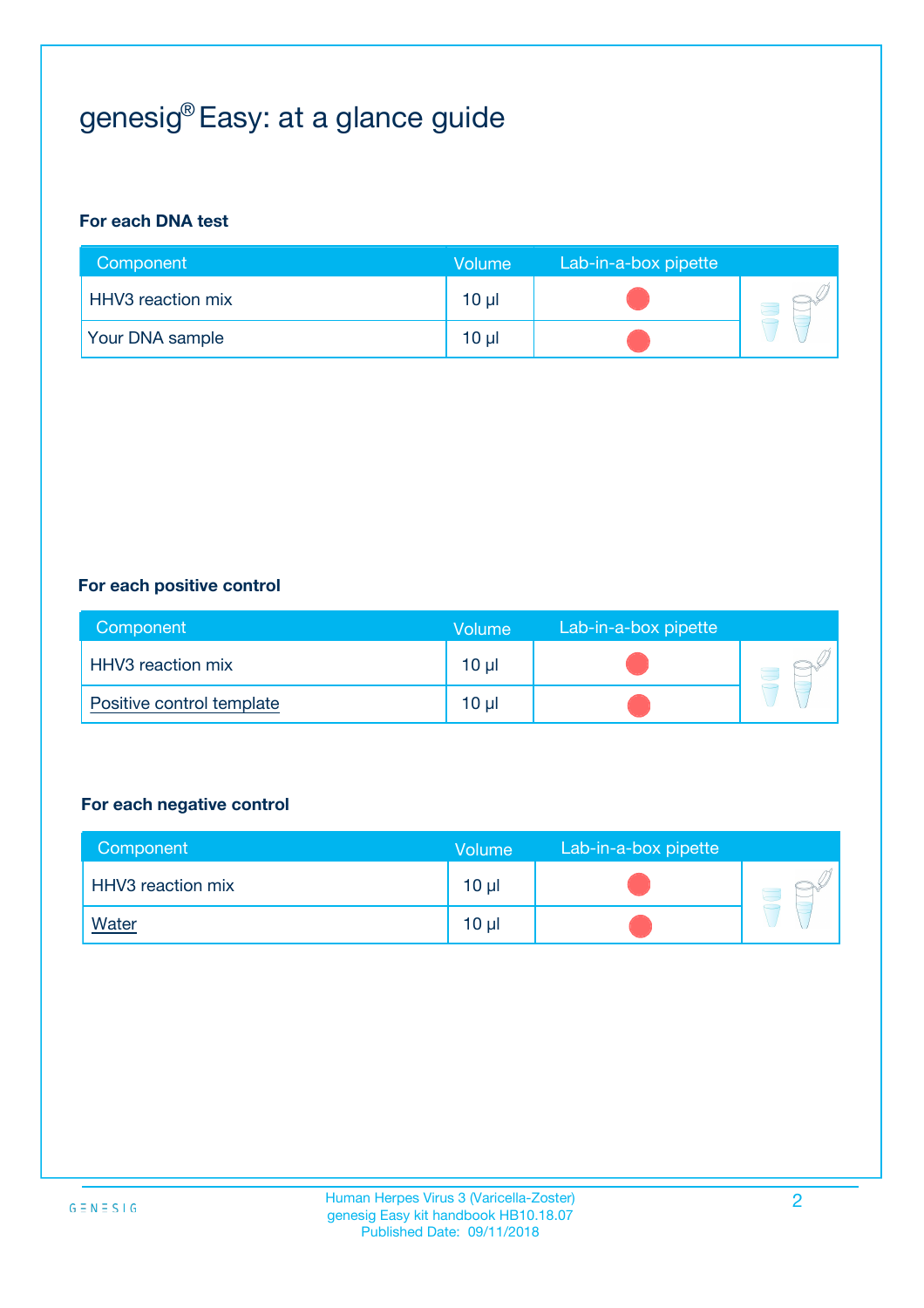## Kit Contents



### Reagents and equipment to be supplied by the user

#### **genesig® q16 instrument**

#### **genesig® Easy Extraction Kit**

This kit is designed to work well with all processes that yield high quality RNA and DNA but the genesig Easy extraction method is recommended for ease of use.

#### **genesig® Lab-In-A-Box**

The genesig Lab-In-A-Box contains all of the pipettes, tips and racks that you will need to use a genesig Easy kit. Alternatively if you already have these components and equipment these can be used instead.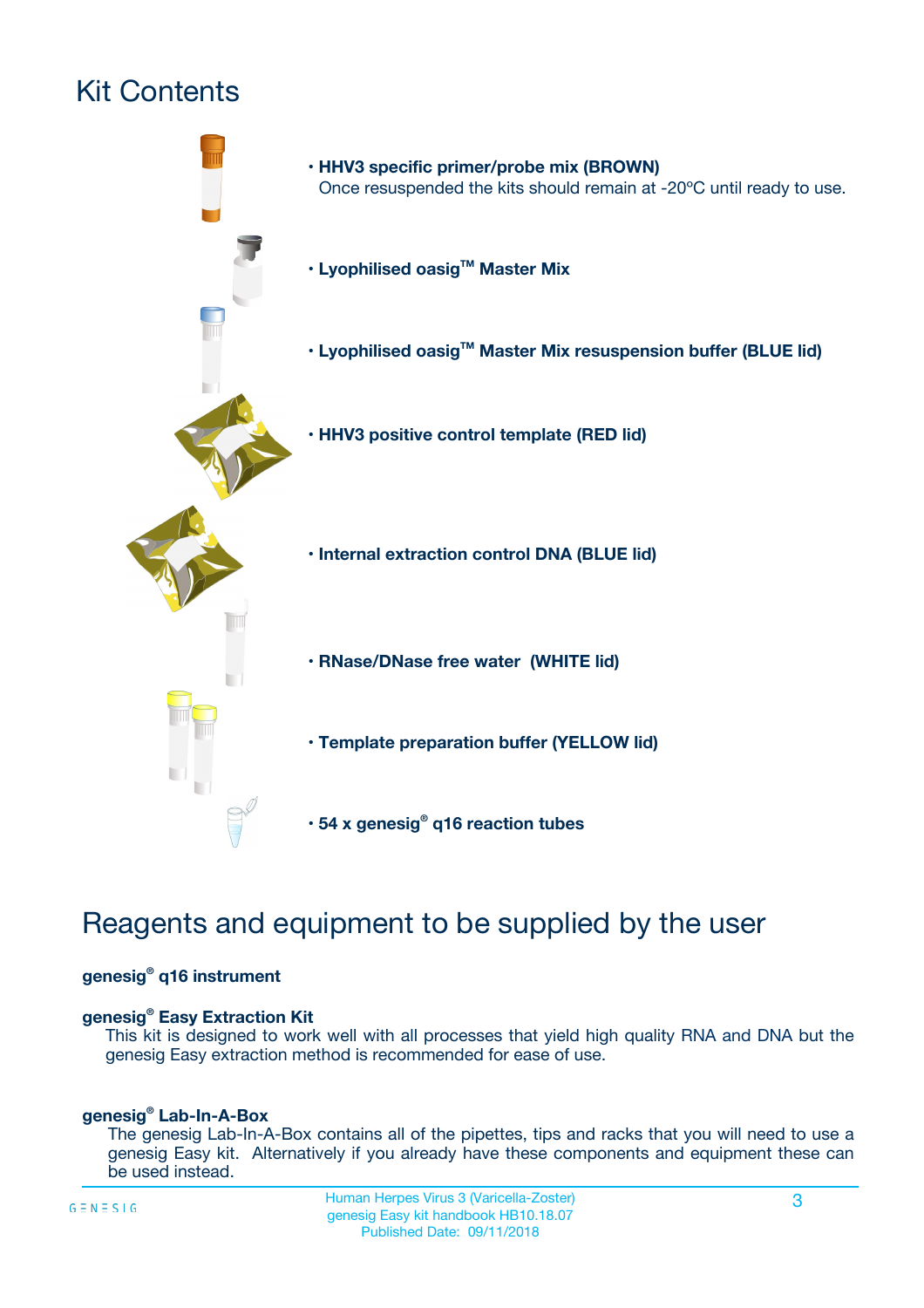### Step-by-step guide

### 1. Create your reaction mix



Use the blue pipette to transfer 500µl**\*** of the oasig Master Mix resuspension buffer into the tube of lyophilised oasig Master Mix and mix well by gently swirling. Then transfer all of that master mix into the brown tube labelled HHV3 primers/probe.

**\***Transfering 525µl of the oasig Master Mix resuspension buffer to your oasig Master Mix (instead of the 500µl recommended above) will enable you to take full advantage of the 50 reactions by accounting for volume losses during pipetting. In order to do so with the genesig Easy fixed volume pipettes use 1x blue, 2x red and 1x grey pipettes to make the total volume. Please be assured that this will not adversely affect the efficiency of the test.

Cap and shake tube to mix. A thorough shake is essential to ensure that all components are resuspended. **Failure to mix well can produce poor kit performance.**

Leave to stand for 5 minutes. Now your reaction mix is ready to use.

Store the reaction mix in the freezer from hereon.

#### Top tip

- Ensure that the reaction mix is mixed thoroughly before each use by shaking.
- **•** Once resuspended do not expose genesig Easy kit to temperatures above -20°C for longer than 30 minutes at a time.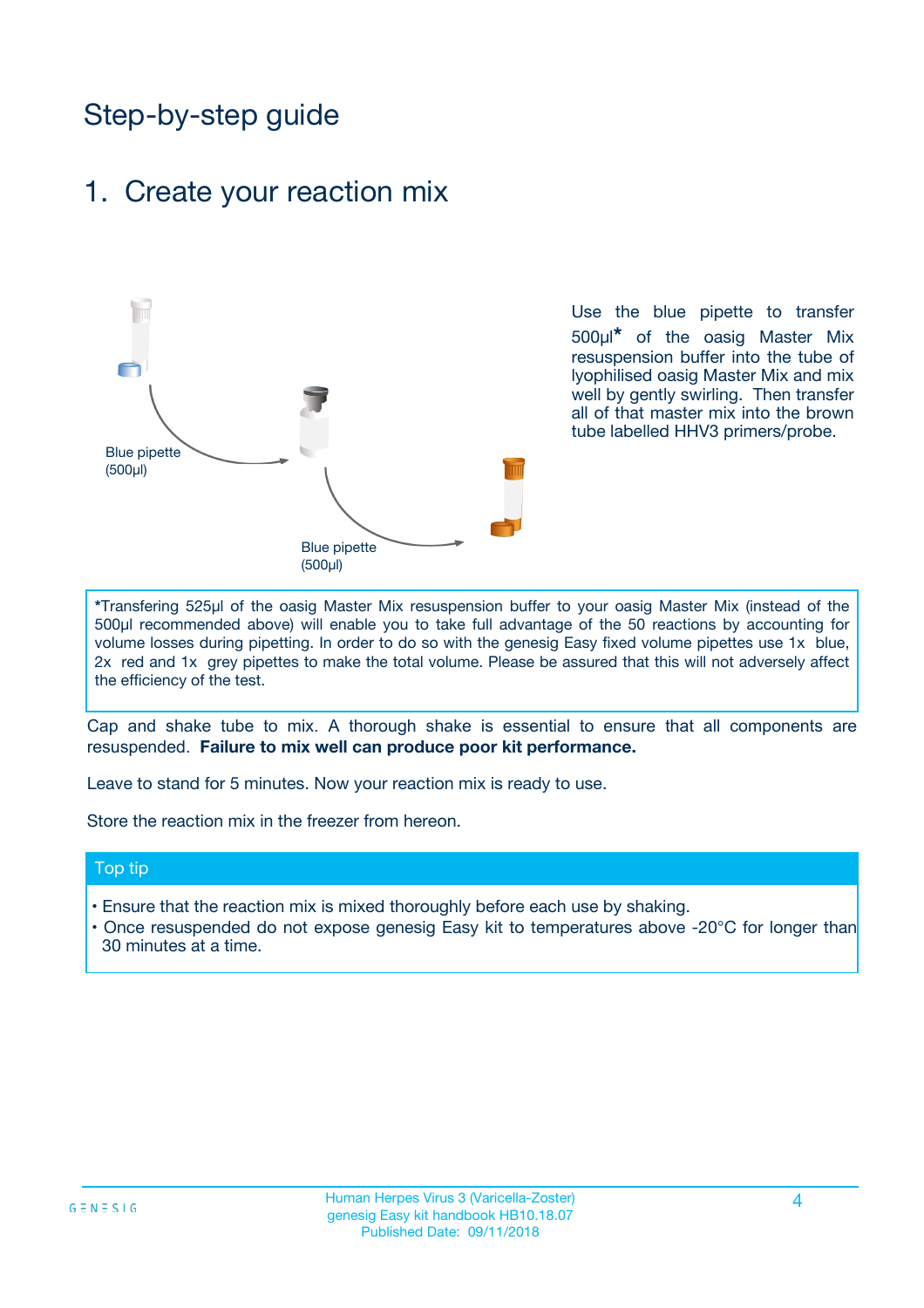## 2. Internal extraction control



Use the blue pipette to transfer 1000µl (2 x 500µl) of template preparation buffer into the Internal Extraction Control DNA tube. Cap and shake tube to mix.

Your kit contains Internal Extraction Control DNA. This is added to your biological sample at the beginning of the DNA extraction process. It is extracted along with the DNA from your target of interest. The q16 will detect the presence of this Internal Extraction Control DNA at the same time as your target. This is the ideal way to show that your DNA extraction process has been successful.

#### **If you are using an alternative extraction kit:**

Use the red pipette to transfer 10µl of Internal Extraction Control DNA to your sample **after** the lysis buffer has been added then follow the rest of the extraction protocol.

#### **If you are using samples that have already been extracted:**

Use the grey pipette to transfer 5µl of Internal Extraction Control DNA to your extracted sample.

### 3. Add reaction mix to all reaction tubes



For every reaction to be run, use the red pipette to add 10µl of your HHV3 reaction mix to every tube.

#### Top tip

- Always pipette the reaction mix directly into the bottom of the tube.
- You can label the tube lids to aid your reaction setup but avoid labelling tube sides.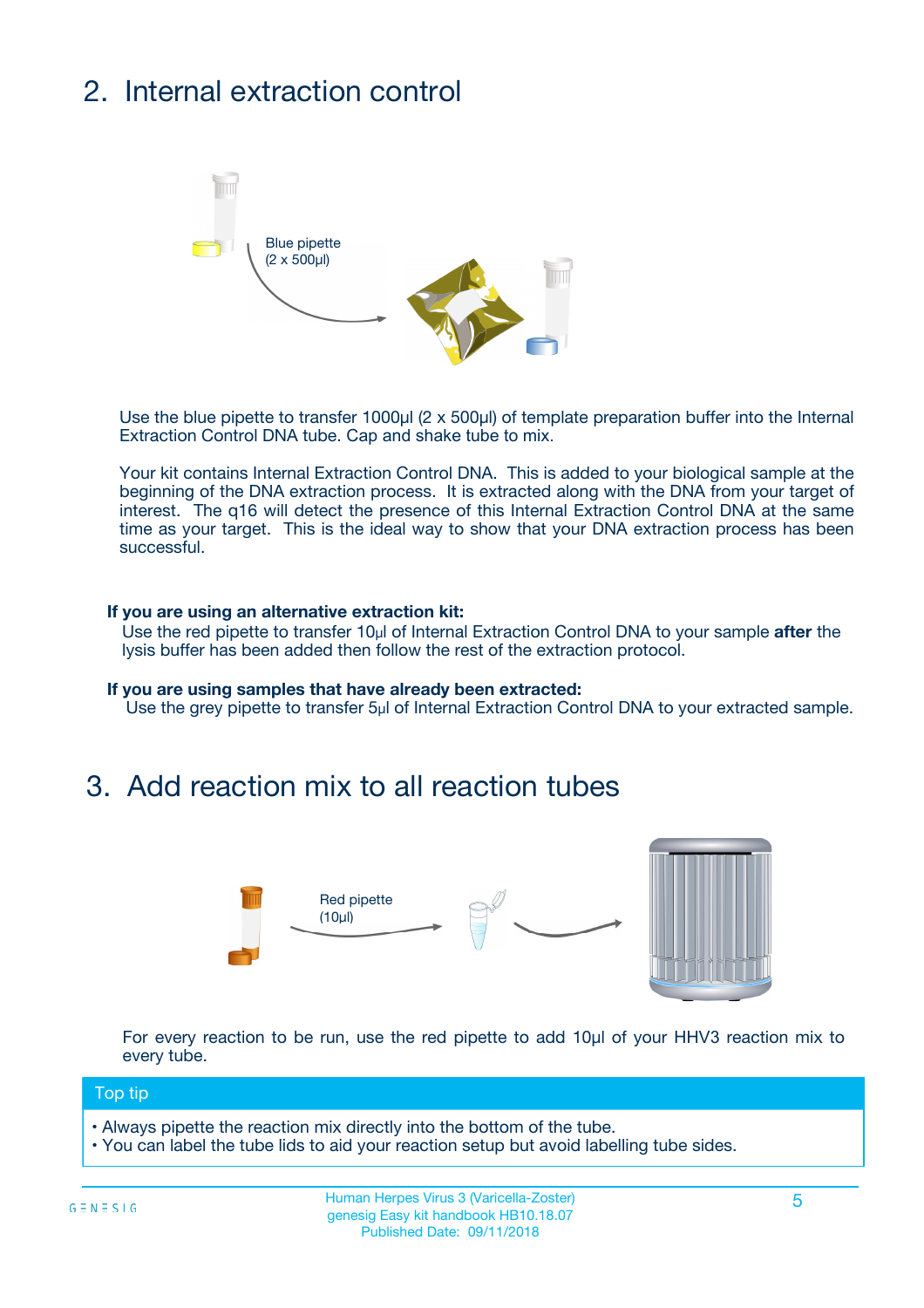### 4. Negative control



For each test you will require a negative control. Instead of DNA, water is used. This sample should typically prove negative thus proving that all of your positive samples really are positive.

To create a negative control reaction simply use the red pipette to add 10µl of the water to the required reaction tubes. Close these tubes after adding the water.

Because some genesig kit targets are common in the environment you may occasionally see a "late" signal in the negative control. The q16 software will take this into account accordingly.

#### Top tip

**•** Always add the water to the side of the tube to reduce the introduction of bubbles.

### 5. Set up a test



For each sample you wish to analyse, use the red pipette to add 10µl of your DNA sample to the required reaction tubes. Close these tubes after adding the sample. Always change pipette tips between samples.

#### Top tip

**•** Always add the DNA sample to the side of the tube to reduce the introduction of bubbles.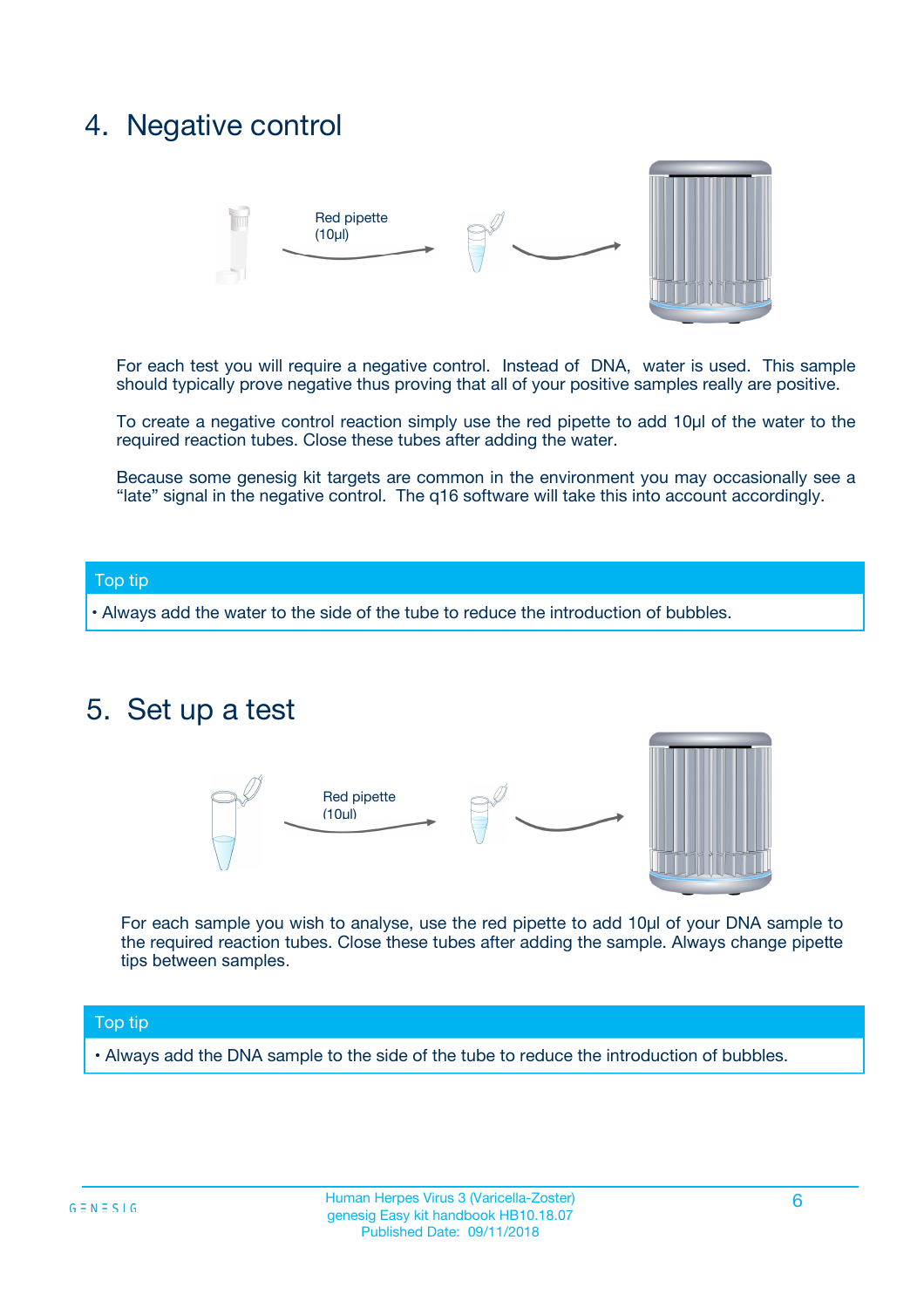### 6. Positive control



Use the blue pipette to transfer 1000µl (2 x 500µl) of template preparation buffer into the positive control template tube. Cap and shake tube to mix.

Each time you run a test you will require a positive control. This is a small portion of DNA from your target of interest. It serves two purposes:

1. It will always test positive so it shows that everything is working as it should be.

2. The q16 software knows how much DNA is present in the positive control. So it can automatically compare your sample of interest with the positive control to calculate the amount of target DNA in your sample.

To create a positive control reaction, simply use 10µl of the positive control instead of your DNA sample.



Take great care when setting up your positive control. The positive control template has the potential to give you a false positive signal in your other samples. Set positive controls up last after all other sample tubes are closed. Always change pipette tips between samples. You may even choose to set up positive controls in a separate room.

#### Top tip

**•** Always add the positive control to the side of the tube to reduce the introduction of bubbles.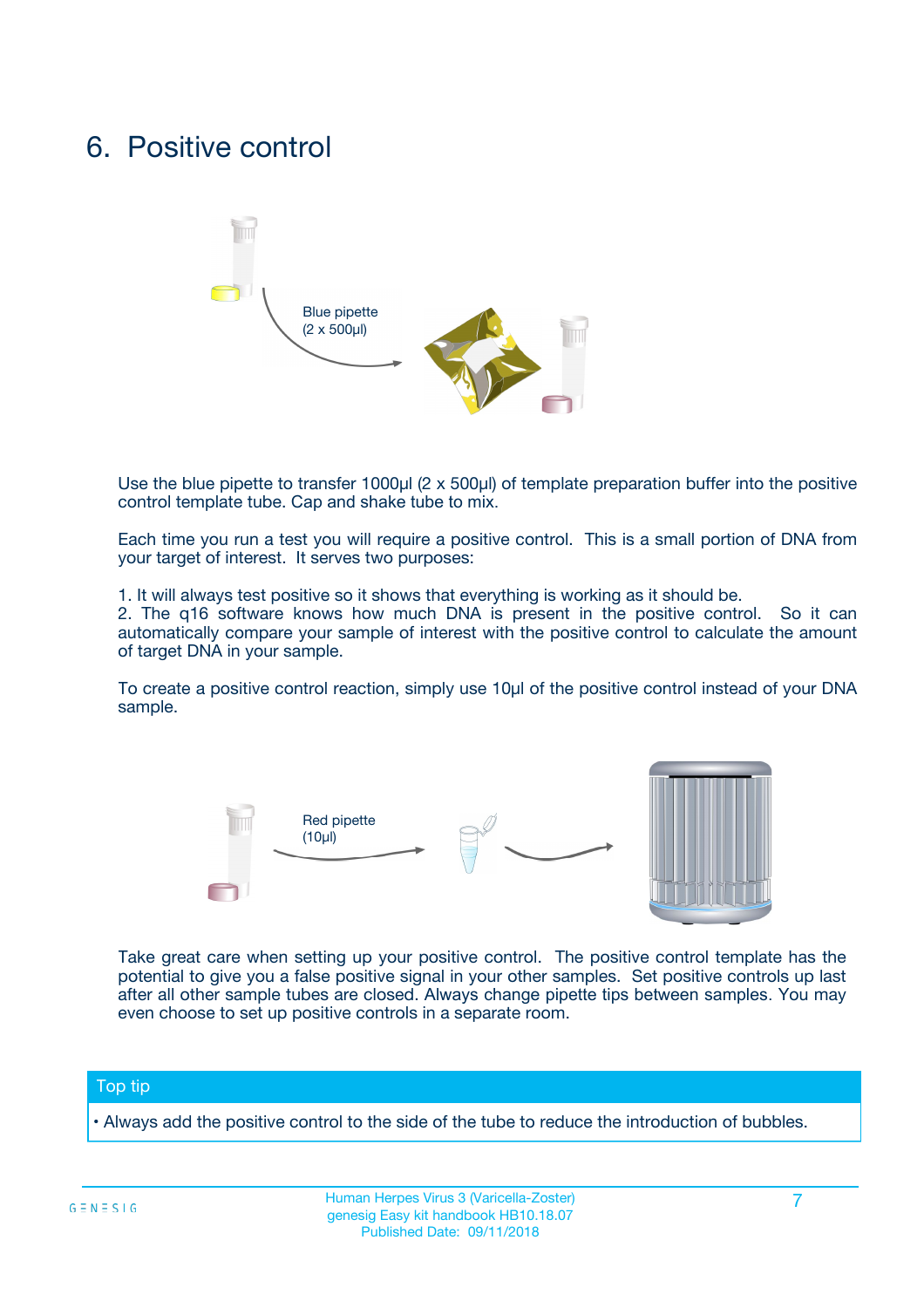## 7. Running the test

Place the tubes into the correct positions in your q16 as defined by the software, this may include positioning of empty tubes to ensure that the q16 lid is balanced. The run can then be started.

|                      | genesig q16 PCR software - 1.2                                               |                                |                              |                                          | $\begin{array}{c c c c} \hline \multicolumn{3}{c }{\textbf{0}} & \multicolumn{3}{c }{\textbf{0}} \end{array}$<br>$\Sigma\!3$ |
|----------------------|------------------------------------------------------------------------------|--------------------------------|------------------------------|------------------------------------------|------------------------------------------------------------------------------------------------------------------------------|
|                      | $\vert \cdot \vert$<br><b>Open Experiments:</b><br>Unsaved (New Experiment 2 | Open<br>Save<br>$\sqrt{9}$ New | Save As                      | <b>C</b> Close<br><b>X</b> Configuration | $G \equiv N \equiv S \mid G$                                                                                                 |
| <b>Stages:</b>       | Setup<br><b>Results</b>                                                      |                                |                              |                                          |                                                                                                                              |
| <b>Notes</b>         |                                                                              | <b>Samples</b>                 |                              | <b>Tests</b>                             |                                                                                                                              |
|                      | <b>Name and Details</b>                                                      | Color<br>Name                  | Note                         | Color<br>Name                            | Note                                                                                                                         |
|                      | New Experiment 2017-10-26 11:06                                              | Sample 1                       | ÷                            | Test 1                                   | ÷                                                                                                                            |
|                      | Kit type: genesig® Easy Target Detection kit                                 | Sample 2                       |                              |                                          |                                                                                                                              |
|                      | Instrument Id.:                                                              | Sample 3                       | $\qquad \qquad \blacksquare$ |                                          | $\qquad \qquad \blacksquare$                                                                                                 |
|                      | <b>Run Completion Time:</b>                                                  | Sample 4                       |                              |                                          |                                                                                                                              |
| <b>Notes</b>         | <b>A</b><br>v                                                                | Sample 5                       | $\triangle$<br>$\oplus$      |                                          | 4<br>₩                                                                                                                       |
| <b>Well Contents</b> |                                                                              |                                |                              | Run                                      |                                                                                                                              |
| Pos.                 | Test                                                                         | Sample                         |                              | <b>Run Status</b>                        |                                                                                                                              |
| $\overline{1}$       | Test 1                                                                       | <b>Negative Control</b>        | $\blacktriangle$             |                                          |                                                                                                                              |
| $\overline{2}$       | Test 1                                                                       | <b>Positive Control</b>        |                              |                                          |                                                                                                                              |
| 3                    | Test 1                                                                       | Sample 1                       |                              | Show full log                            |                                                                                                                              |
| $\overline{4}$       | Test 1                                                                       | Sample 2                       |                              |                                          |                                                                                                                              |
| 5                    | Test 1                                                                       | Sample 3                       |                              | <b>Run Control</b>                       |                                                                                                                              |
| 6                    | Test 1                                                                       | Sample 4                       |                              |                                          |                                                                                                                              |
| $\overline{7}$       | Test 1                                                                       | Sample 5                       |                              |                                          |                                                                                                                              |
| -8                   |                                                                              |                                |                              | Abort Run                                | $\triangleright$ Start Run                                                                                                   |
|                      | <b>JOB FURTY TURE TO BULLMAR LIB</b>                                         |                                | $\overline{\mathbf{v}}$      |                                          |                                                                                                                              |

#### Top tip

- Before loading tubes into the q16, check for bubbles! Flick the bottom of the tubes to remove any bubbles that may have formed during the test setup.
- Apply centrifugal force with a sharp wrist action to ensure all solution is at the bottom of the reaction tube.
- When repeating a test you can use a previous file as a template by clicking 'open' then selecting File name > Files of Type > Experiment file as template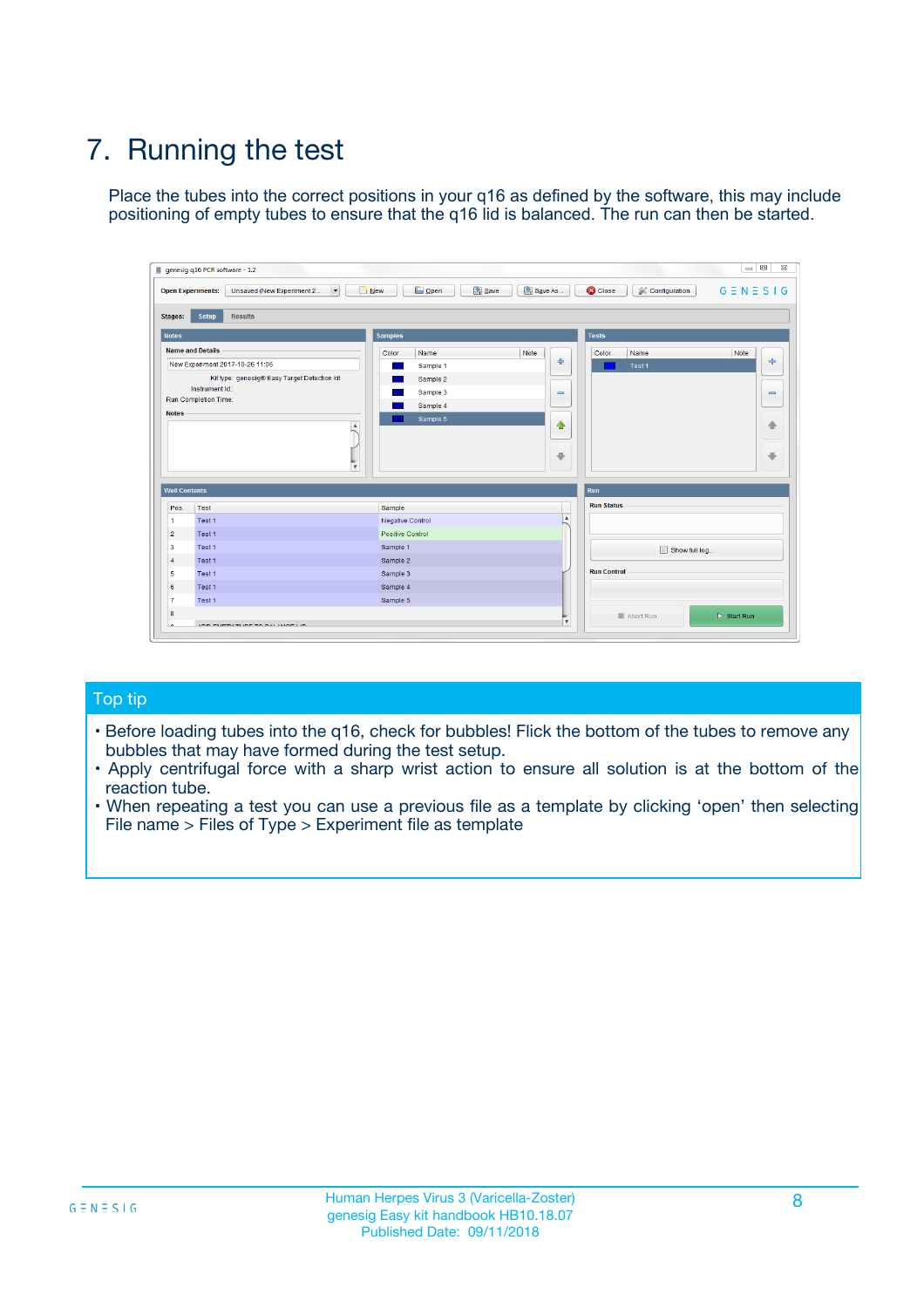### What do my results mean?

Analysis of your data is carried out automatically by the genesig q16. The following information is designed to help you fully understand a result or to troubleshoot:

### "Positive"

#### **Explanation**

Your sample has produced a positive result. Your target of interest is present and you can use the reported quantity.

"Negative"

#### **Explanation**

Your sample has produced a negative result. The target is not present in your sample.

### "Test contaminated"

#### **Explanation**

The Negative Control should be completely free of any DNA. If you see this error message it means that at some point during the setup, the Negative Control has been contaminated with DNA and has given a positive signal. This contamination has invalidated the test. The Positive Control and your test samples are both possible sources of contaminating DNA. The genesig q16 reaction tubes from previous runs will also contain very high amounts of DNA so it is important that these are carefully disposed of after the run is completed and NEVER OPENED. It may be the case that your kits have become contaminated which will lead to the same problem occurring repeatedly.

#### **Solutions**

1. Clean your working area using a commercial DNA remover solution to ensure the area is DNA free at the start of your run and re-run the test

2. If the problem persists then the kit has become contaminated and it will have to be discarded and replaced with a new kit. When you open the new kit, run a simple test to show that changing the kit has solved the problem. Prepare a test which includes only the Positive Control, the Negative Control and one 'mock sample'. For the 'mock sample' add water instead of any sample DNA. The result for the Negative Control and the mock sample should be negative indicating that contamination is no longer present.

#### **Preventive action**

An ideal lab set-up has a 'Clean area' where the test reagents are prepared and a 'sample area' where DNA samples and the Positive Control template are handled. The best workflow involves setting up all the test components (excluding the positive control template) in the clean area and then moving the tests to the sample area for sample and Positive Control addition. If this method is followed then the kit components are always kept away from possible sources of contamination. For extra security the Negative Control can be completely prepared and sealed in the clean area. All work areas should be decontaminated regularly with DNA remover.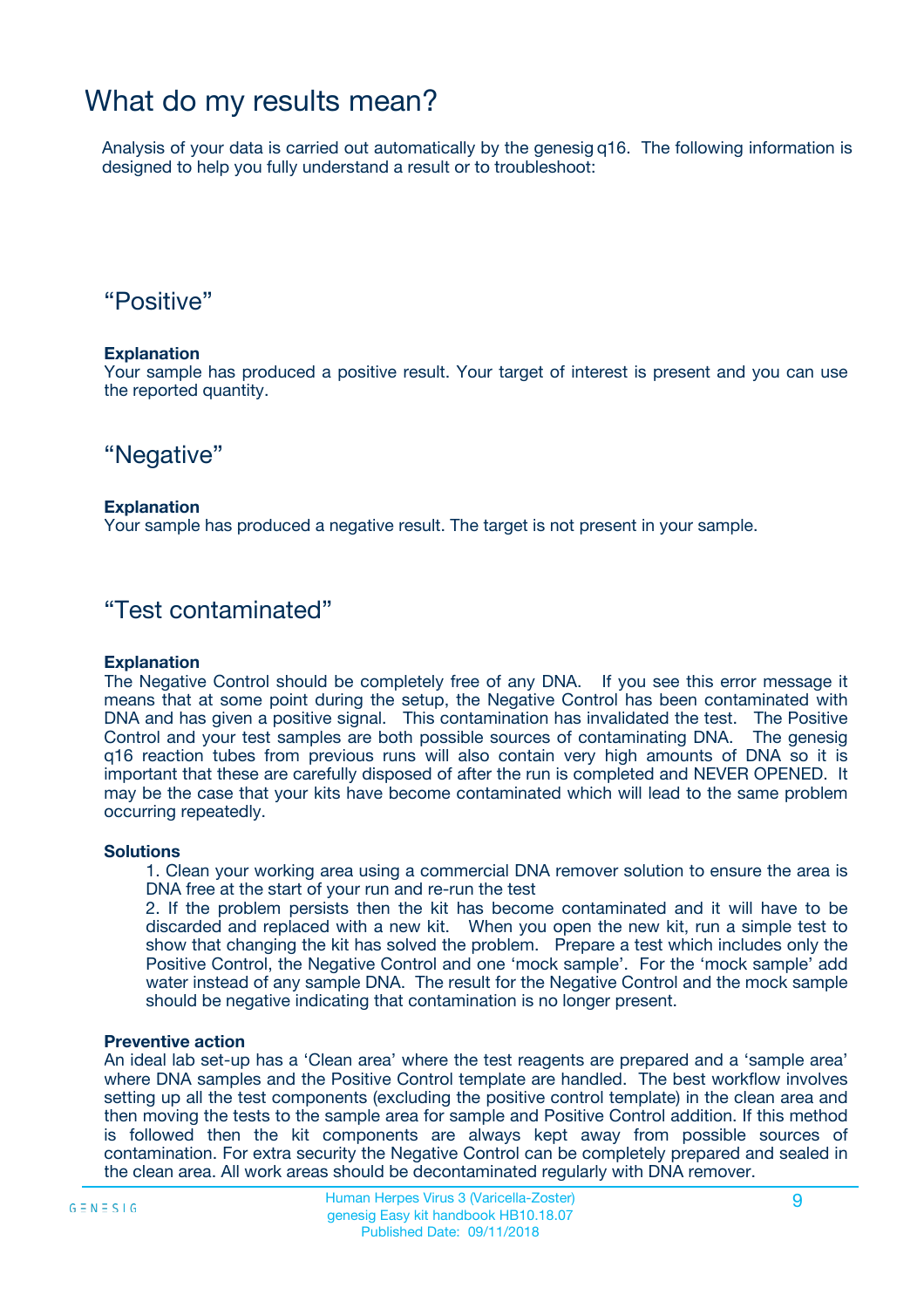### "Sample preparation failed"

#### **Explanation**

The test has failed because the quality of the sample was not high enough. The Internal Extraction Control component identifies whether the sample has been prepared correctly and is of suitable quality. This error message means that this quality control test has failed and the sample quality is not high enough for analysis.

#### **Solutions**

- 1. Check the sample preparation protocol for any user errors then repeat.
- 2. Poor quality samples can result from overloading the sample preparation protocol with too much starting material. Try reducing the amount of starting material then repeat.

3. Failing to add the Internal extraction Control DNA to your sample during the sample preparation protocol can also lead to a reported result of "sample preparation failed". Ensure that this step has not been overlooked or forgotten. If your samples are derived from an archive store or from a process separate from your genesig Easy extraction kit; you must add 5µl of Internal Extraction Control DNA into each 0.5ml of your sample to make it suitable for use on the q16.

### "Positive result, poor quality sample"

#### **Explanation**

The test is positive so if you are only interested in obtaining a 'present or absent' answer for your sample then your result is reliable. However, the test contains an Internal Extraction Control component that identifies if the sample is of high quality. This quality control test has failed and the sample is not therefore of high enough quality to accurately calculate the exact copy number of DNA present. If you require quantitative information for your sample then proceed with the solutions below.

#### **Solution**

For appropriate solutions, read the "Sample preparation failed" section of this handbook.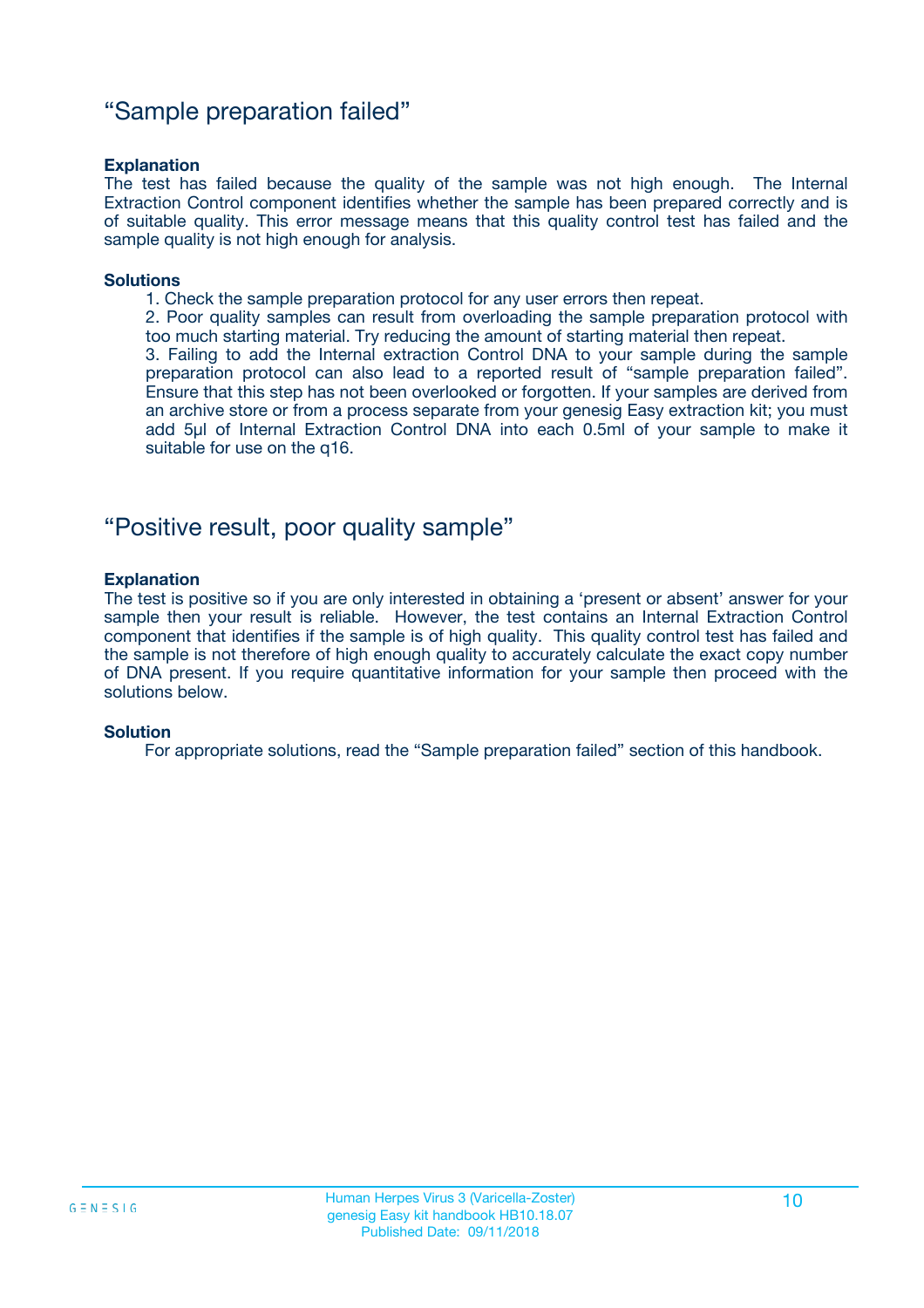### "Test failed"

#### **Explanation**

The test has failed because the Positive Control has not worked. The Positive Control is present to show that all aspects of the test are working correctly together. When this control test fails, the test as a whole is invalidated. This finding indicates that a problem has occurred in the reaction set-up part of the experiment and has nothing to do with sample preparation.

#### **Solutions**

- 1. Check the entire workflow and test set-up to look for any user errors, then repeat the test e.g. have the right colour pipettes and solutions been used with the correct tubes?
- 2. Ensure the positive and negative controls are inserted into the correct wells of your q16.

3. A component of the test may have 'gone off' due to handing errors, incorrect storage or exceeding the shelf life. When you open a new kit, run a simple test to show that changing the kit has solved the problem. Prepare a test which includes only the Positive Control, the Negative Control and one 'mock sample'. For the 'mock sample' add internal control template instead of any sample DNA. If the Positive Control works, the mock sample will now be called as a negative result.

### "Test failed and is contaminated"

#### **Explanation**

The Positive Control is indicating test failure, and the Negative Control is indicating test contamination. Please read the "Test Failed" and "Test contamination" sections of this technical support handbook for a further explanation.

#### **Solution**

For appropriate solutions, read both the "Test failed" and "Test contaminated" sections of this handbook.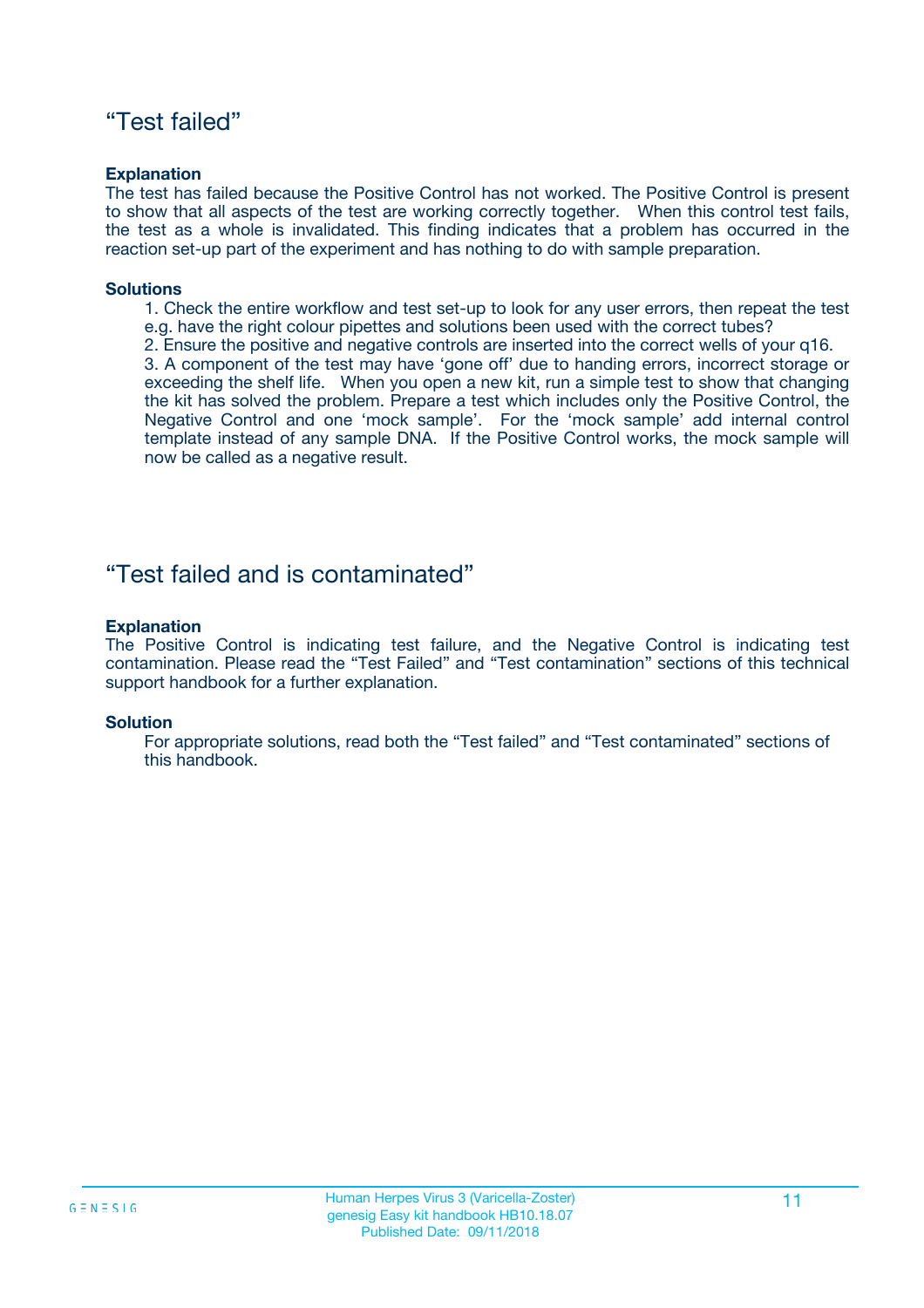## Human Herpes Virus 3 (Varicella-Zoster)

Herpes zoster, colloquially known as shingles, is the reactivation (from the general area of the spinal cord) of varicella zoster virus (VZV, primary infection of which leads to chickenpox), one of the Herpesviridae group, leading to a crop of painful blisters over the area of a dermatome. Shingles, or herpes zoster, is a neurological disease affecting the nervous system, with or without the appearance of a rash on the skin. Treatment is generally with antiviral drugs such as acyclovir (Zovirax), or prodrugs such as famciclovir (Famvir), or valacyclovir (Valtrex). For the antiviral drugs to be most effective, patients should begin taking them as soon as possible after the appearance of the rash, within 12 to 72 hours for maximum efficacy.

The causative agent for herpes zoster is varicella zoster virus (VZV). Most people are infected with this virus as a child, as it causes chickenpox. The body eliminates the virus from the system, but it remains dormant in the ganglia adjacent to the spinal cord (called the dorsal root ganglion) or the ganglion semilunare (ganglion Gasseri) in the cranial base.

Generally, the immune system suppresses reactivation of the virus. In the elderly, whose immune response generally tends to deteriorate, as well as in those patients whose immune system is being suppressed, this process fails. (Some researchers speculate that sunburn and other, unrelated stresses that can affect the immune system may also lead to viral reactivation.) The virus starts replicating in the nerve cells, and newly formed viruses are carried down the axons to the area of skin served by that ganglion (a dermatome). Here, the virus causes local inflammation in the skin, with the formation of blisters.

The pain characteristic of herpes zoster is thought to be due to irritation of the sensory nerve fibers in which the virus reproduces.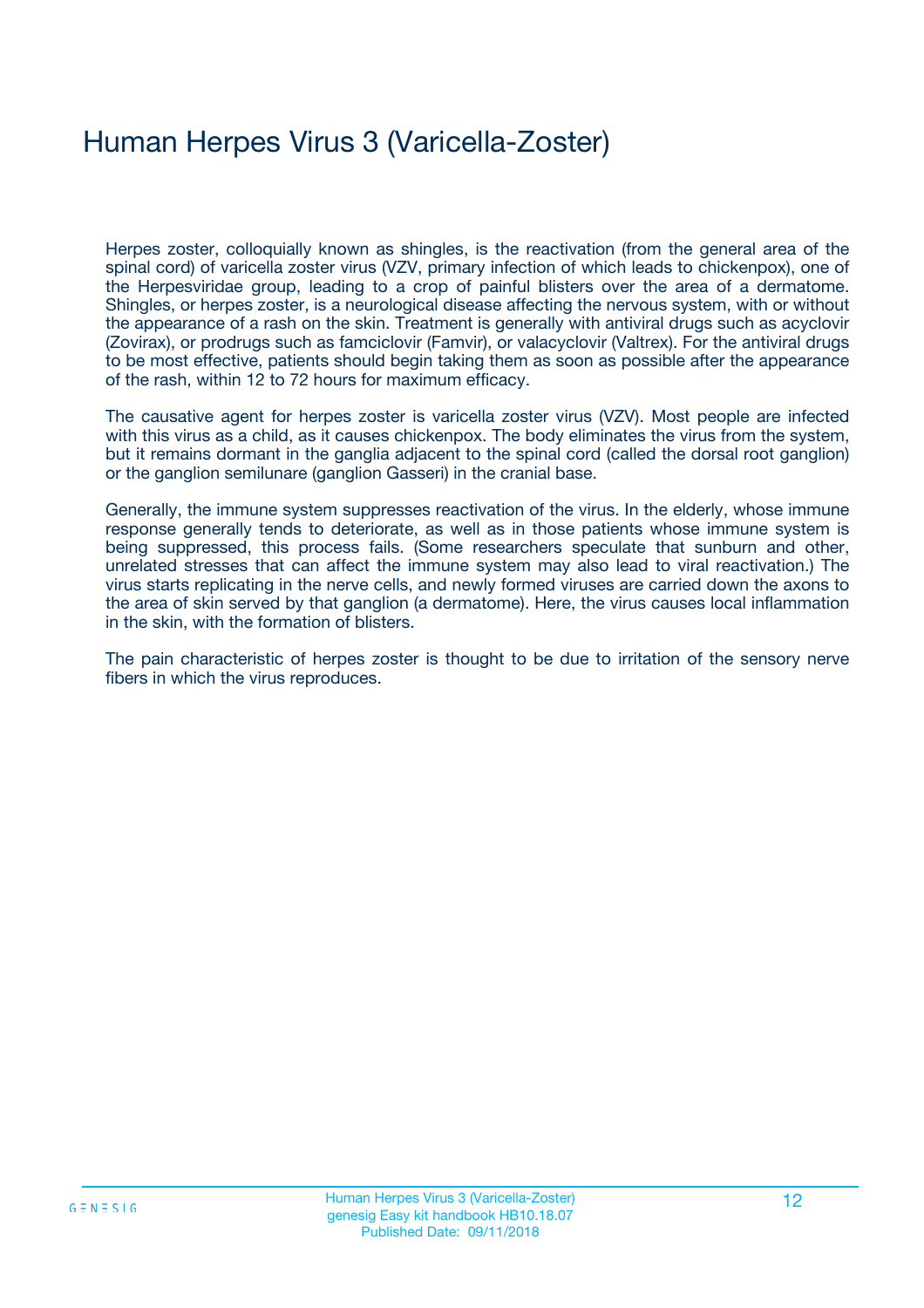### **Specificity**

The Primerdesign genesig Kit for Human Herpes Virus 3 (Varicella-Zoster) (HHV3) genomes is designed for the in vitro quantification of HHV3 genomes. The kit is designed to have a broad detection profile. Specifically, the primers represent 100% homology with over 95% of the NCBI database reference sequences available at the time of design.

The dynamics of genetic variation means that new sequence information may become available after the initial design. Primerdesign periodically reviews the detection profiles of our kits and when required releases new versions.

The primers have 100% homology with over 95% of reference sequences contained in the NCBI database including those listed below. However, due to the inherent instability of viral genomes, it is not possible guarantee quantification of all clinical isolates.

DQ674250.1, DQ479963.1,Q479962.1, DQ479961.1, DQ479959.1, DQ479958.1, DQ479957.1, DQ479955.1, DQ479954.1, DQ479953.1, AY548171.1, Y548170.1, AY253719.1, AY253714.1, AY253708.1, AY253702.1, Y253696.1, Y253690.1, AY253684.1, Y253678.1, DQ008355.1, DQ008354.1, X04370.1, AY017047.1, AY013751.1, AF325440.1, AY016466.1, AY016455.1, AY016449.1, AF314220.1, AF322638.1, AF206304.1, X02132.1, AB097933.1, AB097932.1, AJ871403.1, AY016460.1

If you require further information, or have a specific question about the detection profile of this kit then please send an e.mail to enquiry@primerdesign.co.uk and our bioinformatics team will answer your question.